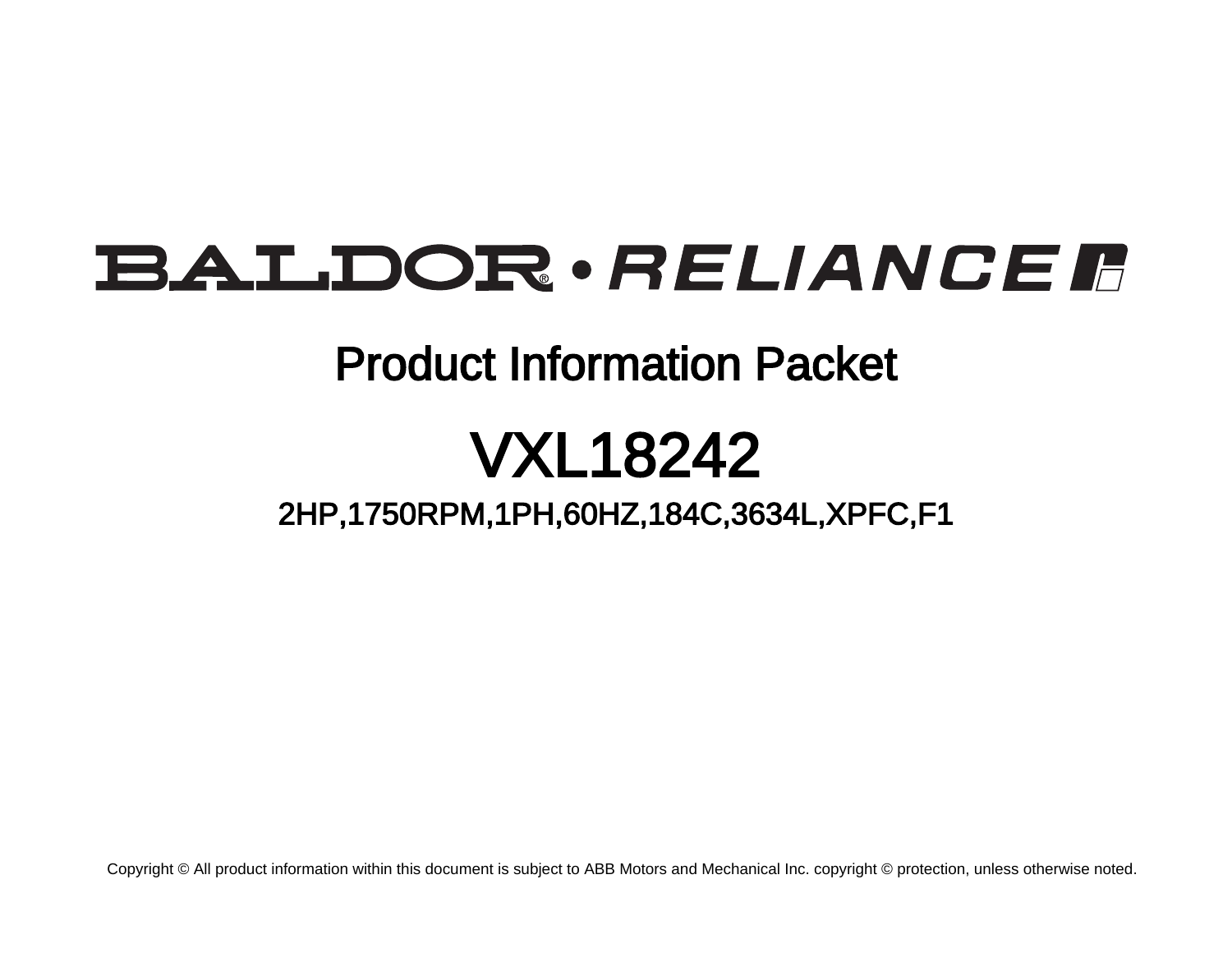### BALDOR · RELIANCE F Product Information Packet: VXL18242 - 2HP,1750RPM,1PH,60HZ,184C,3634L,XPFC,F1

| <b>Part Detail</b> |        |             |              |             |                     |                      |            |  |
|--------------------|--------|-------------|--------------|-------------|---------------------|----------------------|------------|--|
| Revision:          | ⌒<br>◡ | Status:     | PRD/A        | Change #:   |                     | Proprietary:         | No         |  |
| Type:              | AC     | Elec. Spec: | 36WG0203     | CD Diagram: | CD0001              | Mfg Plant:           |            |  |
| Mech. Spec:        |        | Layout:     | 36LY-000-233 | Poles:      | 04                  | <b>Created Date:</b> | 05-06-2021 |  |
| Base:              |        | Eff. Date:  | 05-20-2022   | Leads:      | 4#14 A PH,2#16 B PH |                      |            |  |

| <b>Specs</b>                           |                          |                                  |                        |
|----------------------------------------|--------------------------|----------------------------------|------------------------|
| <b>Catalog Number:</b>                 | <b>VXL18242</b>          | <b>Heater Indicator:</b>         | No Heater              |
| Enclosure:                             | <b>XPFC</b>              | <b>Insulation Class:</b>         | F                      |
| Frame:                                 | 184C                     | <b>Inverter Code:</b>            | Not Inverter           |
| <b>Frame Material:</b>                 | Steel                    | IP Rating:                       | <b>NONE</b>            |
| Motor Letter Type:                     | Cap Start, Induction Run | <b>KVA Code:</b>                 | R                      |
| Output @ Frequency:                    | 2.000 HP @ 60 HZ         | <b>Lifting Lugs:</b>             | No Lifting Lugs        |
| Synchronous Speed @ Frequency:         | 1800 RPM @ 60 HZ         | <b>Locked Bearing Indicator:</b> | <b>Locked Bearing</b>  |
| Voltage @ Frequency:                   | 115.0 V @ 60 HZ          | <b>Motor Lead Termination:</b>   | <b>Flying Leads</b>    |
|                                        | 230.0 V @ 60 HZ          | Motor Type:                      | 3634L                  |
| XP Class and Group:                    | CLI GP D; CLII GP F,G    | <b>Mounting Arrangement:</b>     | F <sub>1</sub>         |
| <b>XP Division:</b>                    | Division I               | <b>Power Factor:</b>             | 79                     |
| <b>Agency Approvals:</b>               | UL                       | <b>Product Family:</b>           | <b>General Purpose</b> |
|                                        | <b>CSA</b>               | <b>Pulley Face Code:</b>         | C-Face                 |
| <b>Auxillary Box:</b>                  | No Auxillary Box         | <b>Rodent Screen:</b>            | None                   |
| <b>Auxillary Box Lead Termination:</b> | None                     | <b>Shaft Ground Indicator:</b>   | No Shaft Grounding     |
| <b>Base Indicator:</b>                 | No Mounting              | <b>Shaft Rotation:</b>           | Reversible             |
| <b>Bearing Grease Type:</b>            | Polyrex EM (-20F +300F)  | <b>Speed Code:</b>               | Single Speed           |
| <b>Blower:</b>                         | None                     | <b>Motor Standards:</b>          | <b>NEMA</b>            |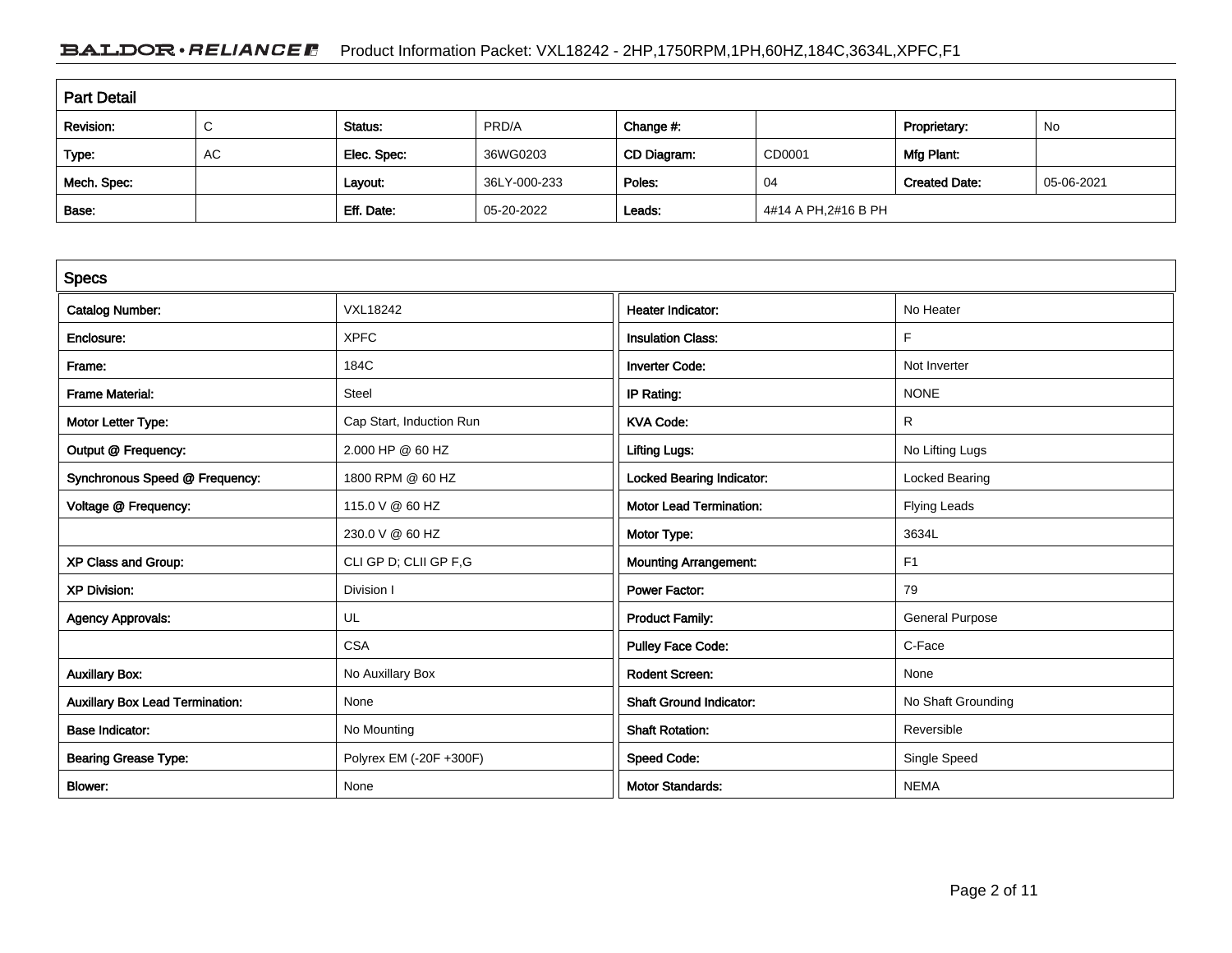| Current @ Voltage:                    | 11,000 A @ 230.0 V        | <b>Starting Method:</b>            | Direct on line             |  |
|---------------------------------------|---------------------------|------------------------------------|----------------------------|--|
|                                       | 22.000 A @ 115.0 V        | Thermal Device - Bearing:          | None                       |  |
| Design Code:                          |                           | Thermal Device - Winding:          | Normally Closed Thermostat |  |
| Drip Cover:                           | No Drip Cover             | <b>Vibration Sensor Indicator:</b> | No Vibration Sensor        |  |
| Duty Rating:                          | <b>CONT</b>               | <b>Winding Thermal 1:</b>          | None                       |  |
| <b>Electrically Isolated Bearing:</b> | Not Electrically Isolated | <b>Winding Thermal 2:</b>          | None                       |  |
| <b>Feedback Device:</b>               | NO FEEDBACK               | <b>XP Temp Code:</b>               | T <sub>3</sub> C           |  |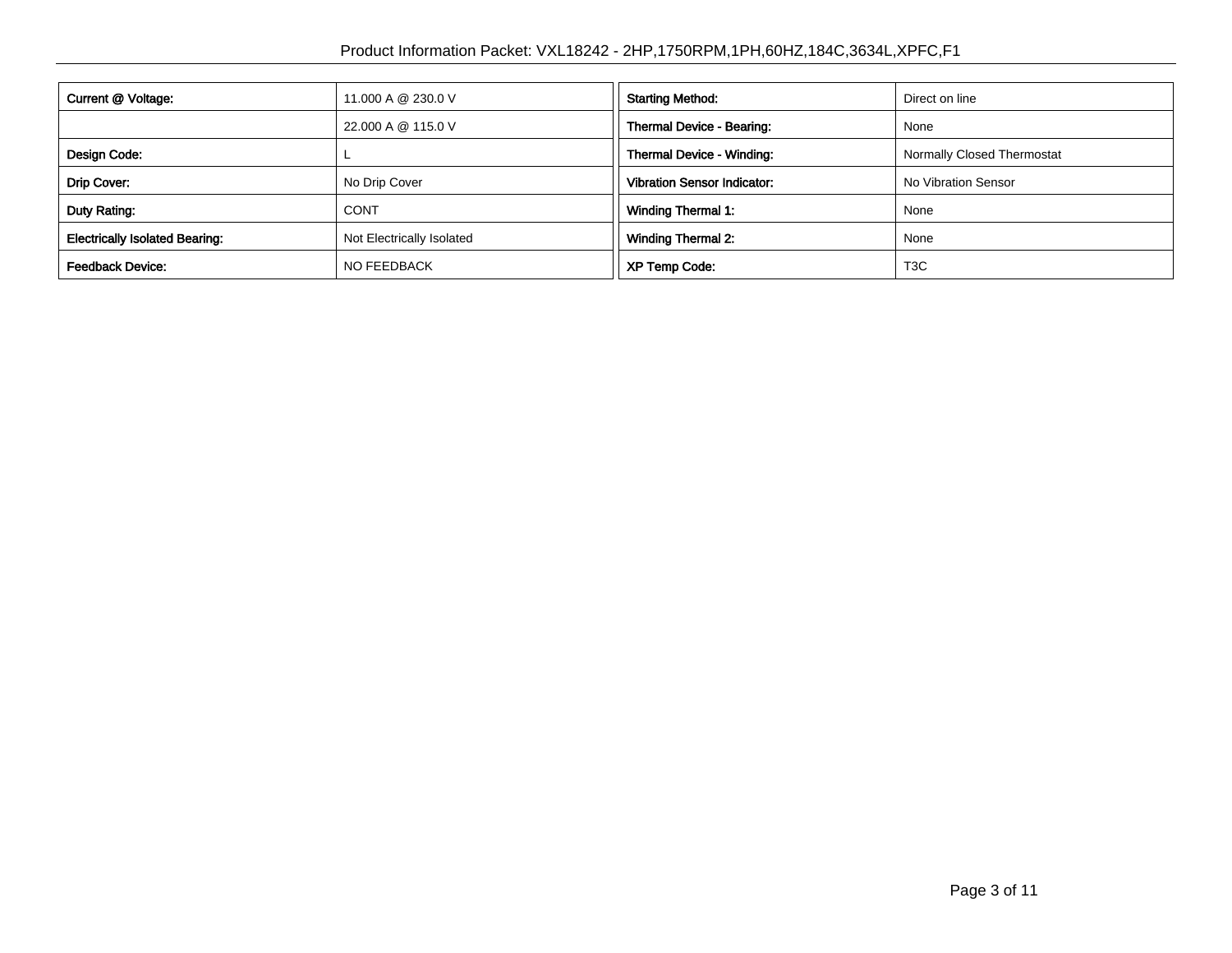### BALDOR · RELIANCE F Product Information Packet: VXL18242 - 2HP,1750RPM,1PH,60HZ,184C,3634L,XPFC,F1

| Nameplate NP1426XPSL  |                                     |                                          |  |  |
|-----------------------|-------------------------------------|------------------------------------------|--|--|
| NO.                   |                                     | CC                                       |  |  |
| SER.                  |                                     |                                          |  |  |
|                       | SPEC. 36-0000-0522                  |                                          |  |  |
|                       | <b>CAT.NO. VXL18242</b>             |                                          |  |  |
| HP 2                  |                                     | T. CODE T3C                              |  |  |
|                       | VOLTS 115/208-230                   |                                          |  |  |
|                       | AMPS 22/11.6-11                     |                                          |  |  |
|                       | $RPM$ 1730                          |                                          |  |  |
| $HZ$ 60               |                                     | CL F<br>PH 1                             |  |  |
| <b>SER.F.</b> 1.15    |                                     | $CODE$ <sup>H</sup><br>DES <sup>IL</sup> |  |  |
|                       | RATING 40C AMB-CONT                 |                                          |  |  |
| $FRAME$ 184C          |                                     | NEMA-NOM-EFF 75                          |  |  |
| <b>USABLE AT 208V</b> |                                     | PF 81                                    |  |  |
|                       | <b>BLANK</b> NEMA MG-1 PART 5, IP54 |                                          |  |  |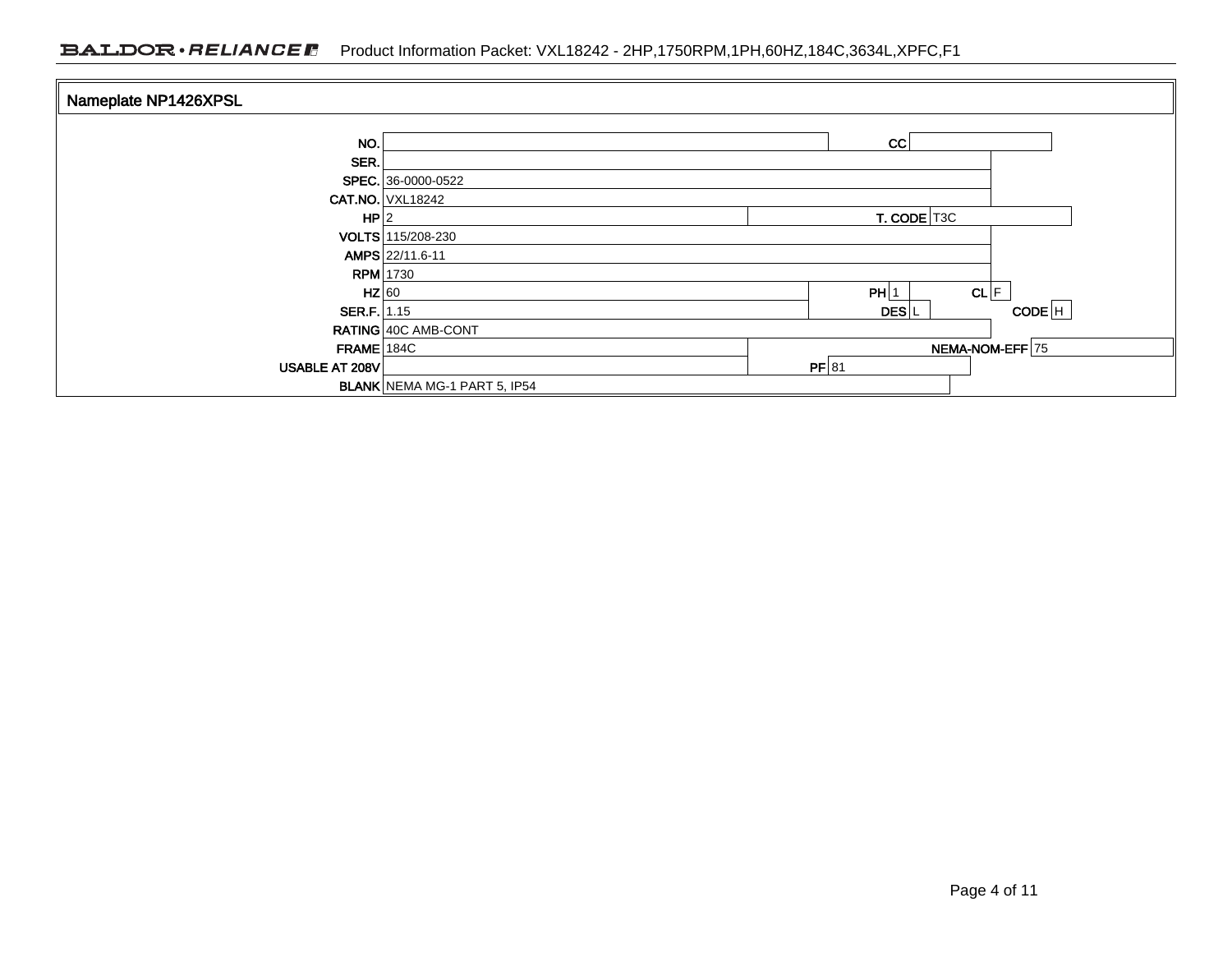| <b>Parts List</b> |                                          |          |  |  |  |  |
|-------------------|------------------------------------------|----------|--|--|--|--|
| Part Number       | Description                              | Quantity |  |  |  |  |
| SA393534          | SA 36-0000-0522                          | 1.000 EA |  |  |  |  |
| RA384185          | RA 36-0000-0522                          | 1.000 EA |  |  |  |  |
| LB1119N           | <b>WARNING LABEL</b>                     | 1.000 EA |  |  |  |  |
| LC0081            | CONNECTION LABEL X                       | 1.000 EA |  |  |  |  |
| PK3082            | STYROFOAM CRADLE                         | 1.000 EA |  |  |  |  |
| NP1426XPSL        | SS XP UL CSA CC CL-I GP-D CL-II GP-F&G   | 1.000 EA |  |  |  |  |
| 85XU0407S04       | 4X1/4 U DRIVE PIN STAINLESS              | 4.000 EA |  |  |  |  |
| 85XU0407S04       | 4X1/4 U DRIVE PIN STAINLESS              | 2.000 EA |  |  |  |  |
| MN416A01          | TAG-INSTAL-MAINT no wire (2100/bx) 4/22  | 1.000 EA |  |  |  |  |
| NP0018F           | ALUM UL XP CONDUIT BOX NAMEPLATE         | 1.000 EA |  |  |  |  |
| 36FH4009A02       | FAN COVER FOR VM7042T, PRIMER            | 1.000 EA |  |  |  |  |
| 51XW1032A06       | 10-32 X .38, TAPTITE II, HEX WSHR SLTD S | 3.000 EA |  |  |  |  |
| 36FN3000A01SP     | EXFN, PLASTIC, 7.00 OD, .912 ID          | 1.000 EA |  |  |  |  |
| 51XB1214A16       | 12-14X1.00 HXWSSLD SERTYB                | 1.000 EA |  |  |  |  |
| MJ1000A02         | GREASE, POLYREX EM EXXON                 | 0.050 LB |  |  |  |  |
| HA3105A06         | THRUBOLT- 3/8-16 X 10.500 X              | 4.000 EA |  |  |  |  |
| SP5172A39         | 36/37 TYPE L TORQ STAT SWITCH LEAD ASSY  | 1.000 EA |  |  |  |  |
| HW5100A05         | WVY WSHR F/205 & 304 BRGS                | 1.000 EA |  |  |  |  |
| HA6003A52         | CLAMP, CAPACITOR, WHITE ZINC PLATED      | 2.000 EA |  |  |  |  |
| 36EP1704A02       | PU ENDPLATE, MACH                        | 1.000 EA |  |  |  |  |
| 84XN1032J20       | SCREW, SOC 10-32 X 1 1/4"BMH4602         | 2.000 EA |  |  |  |  |
| HW4001A01         | 1/4 HX SOC PIPE PLG (F/S) ALLOY STEEL W/ | 2.000 EA |  |  |  |  |
| 60XN1032A07       | 10-32 X .4375 TRUSS HEAD, TORX SERRATED  | 2.000 EA |  |  |  |  |
| 35CB3001A02SP     | EXPL PROOF CONDUIT BOX, 3/4"PIPE TAP LEA | 1.000 EA |  |  |  |  |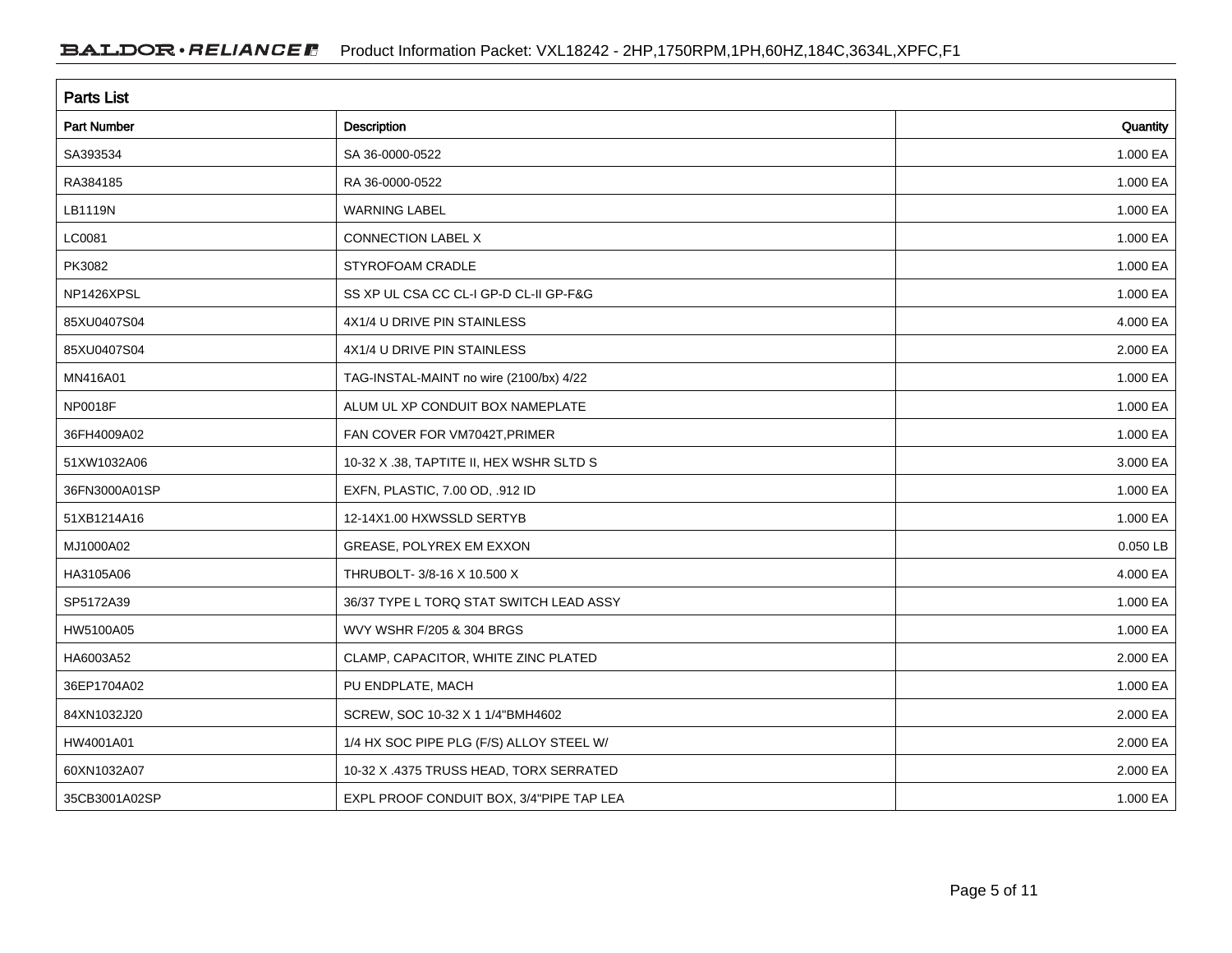| Parts List (continued) |                                          |          |  |  |  |
|------------------------|------------------------------------------|----------|--|--|--|
| <b>Part Number</b>     | Description                              | Quantity |  |  |  |
| 11XW1032G06            | 10-32 X .38, TAPTITE II, HEX WSHR SLTD U | 1.000 EA |  |  |  |
| HW3001B01              | BRASS CUP WASHER, FOR #10 SCREW          | 1.000 EA |  |  |  |
| 35CB3500A01SP          | CONDUIT BOX LID, MACH                    | 1.000 EA |  |  |  |
| 51XN2520A16            | SCREW, HEX WS SLT, ZN, 1/4-20 X 1.00     | 4.000 EA |  |  |  |
| 36EP3700A02            | FR ENDPLATE, MACH                        | 1.000 EA |  |  |  |
| WD1000A15              | 3-520132-2 AMP FLAG (4M/RL NON-CANC/NON- | 4.000 EA |  |  |  |
| 51XW0832A07            | 8-32 X .44, TAPTITE II, HEX WSHR SLTD SE | 2.000 EA |  |  |  |
| 13XT0832A07            | 8-32X7/16 TYP 23 PAN HD SLT DX           | 2.000 EA |  |  |  |
| EC1400A03              | ELEC CAP, 400-480 MFD, 125V, 1.81D X 3.  | 1.000 EA |  |  |  |
| EC1460A03              | ELEC CAP 115V 1.8 X 3.3 CK - WESTVILLE   | 1.000 EA |  |  |  |
| MG1500Y02              | <b>WILKOPON PRIMER YELLOW</b>            | 0.022 GA |  |  |  |
| MG1025G29              | WILKOFAST, 789.229, DARK CHARCOAL GRAY   | 0.022 GA |  |  |  |
| 36PA1001               | PKG GRP, PRINT<br>PK1017A06              | 1.000 EA |  |  |  |
| HW2501D13              | KEY, 3/16 SQ X 1.375                     | 1.000 EA |  |  |  |
| HA7000A01              | KEY RETAINER 7/8" DIA SHAFT              | 1.000 EA |  |  |  |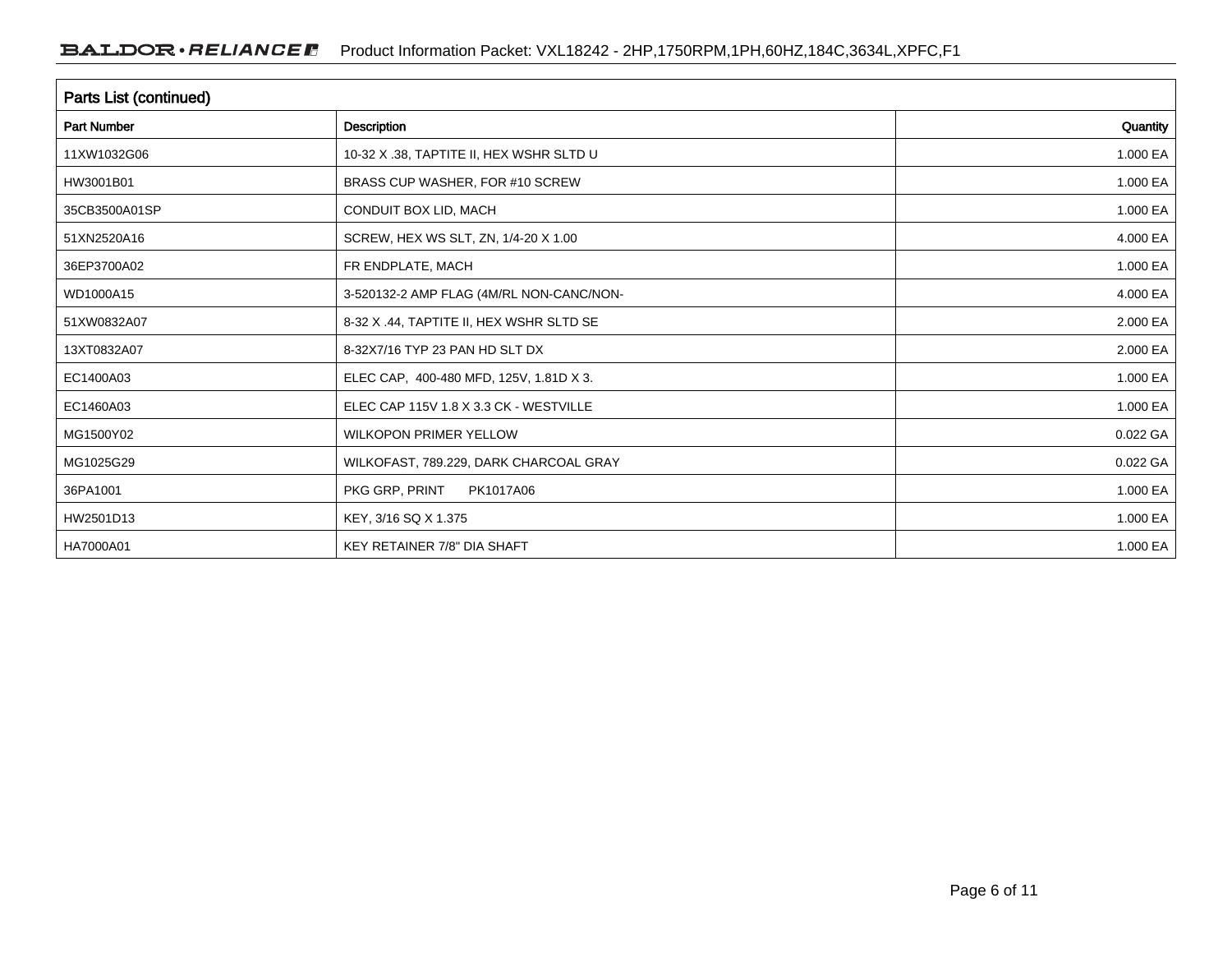#### **AC Induction Motor Performance Data**

Record # 93614Typical performance - not guaranteed values

| Winding: 36WG0203-R016<br><b>Type: 3634L</b> |                 |              | <b>Enclosure: XPFC</b>                          |                                            |
|----------------------------------------------|-----------------|--------------|-------------------------------------------------|--------------------------------------------|
| <b>Nameplate Data</b>                        |                 |              | 230 V, 60 Hz:<br><b>High Voltage Connection</b> |                                            |
| <b>Rated Output (HP)</b>                     |                 | 2            | <b>Full Load Torque</b>                         | 6 LB-FT                                    |
| <b>Volts</b>                                 |                 | 115/208-230  | <b>Start Configuration</b>                      | direct on line                             |
| <b>Full Load Amps</b>                        |                 | 22/11.6-11   | <b>Breakdown Torque</b>                         | 14.5 LB-FT                                 |
| <b>R.P.M.</b>                                |                 | 1730         | <b>Pull-up Torque</b>                           | 13 LB-FT                                   |
| Hz                                           | 60 Phase        |              | <b>Locked-rotor Torque</b>                      | 16.6 LB-FT                                 |
| <b>NEMA Design Code</b>                      | L KVA Code      | н            | <b>Starting Current</b>                         | 61 A                                       |
| Service Factor (S.F.)                        |                 | 1.15         | <b>No-load Current</b>                          | 6.5A                                       |
| <b>NEMA Nom. Eff.</b>                        | 75 Power Factor | 81           | Line-line Res. @ 25°C                           | $0.244 \Omega$ A Ph<br>$0.632 \Omega B Ph$ |
| <b>Rating - Duty</b>                         |                 | 40C AMB-CONT | Temp. Rise @ Rated Load                         | $70^{\circ}$ C                             |
| S.F. Amps                                    |                 |              | Temp. Rise @ S.F. Load                          | $82^{\circ}$ C                             |

#### **Load Characteristics 230 V, 60 Hz, 2 HP**

| % of Rated Load     | 25   | 50   | 75   | 100  | 125  | 150  | S.F. |
|---------------------|------|------|------|------|------|------|------|
| <b>Power Factor</b> | 40   | 58   | 69   | 76   | 80   | 81   | 78   |
| Efficiency          | 63.1 | 72.3 | 74.3 | 75   | 72   | 68.3 | 73.2 |
| Speed               | 1783 | 1769 | 1753 | 1733 | 1711 | 1689 | 1720 |
| Line amperes        |      | 8.05 | 9.7  | 11   | 13.9 | 16.2 | 12.7 |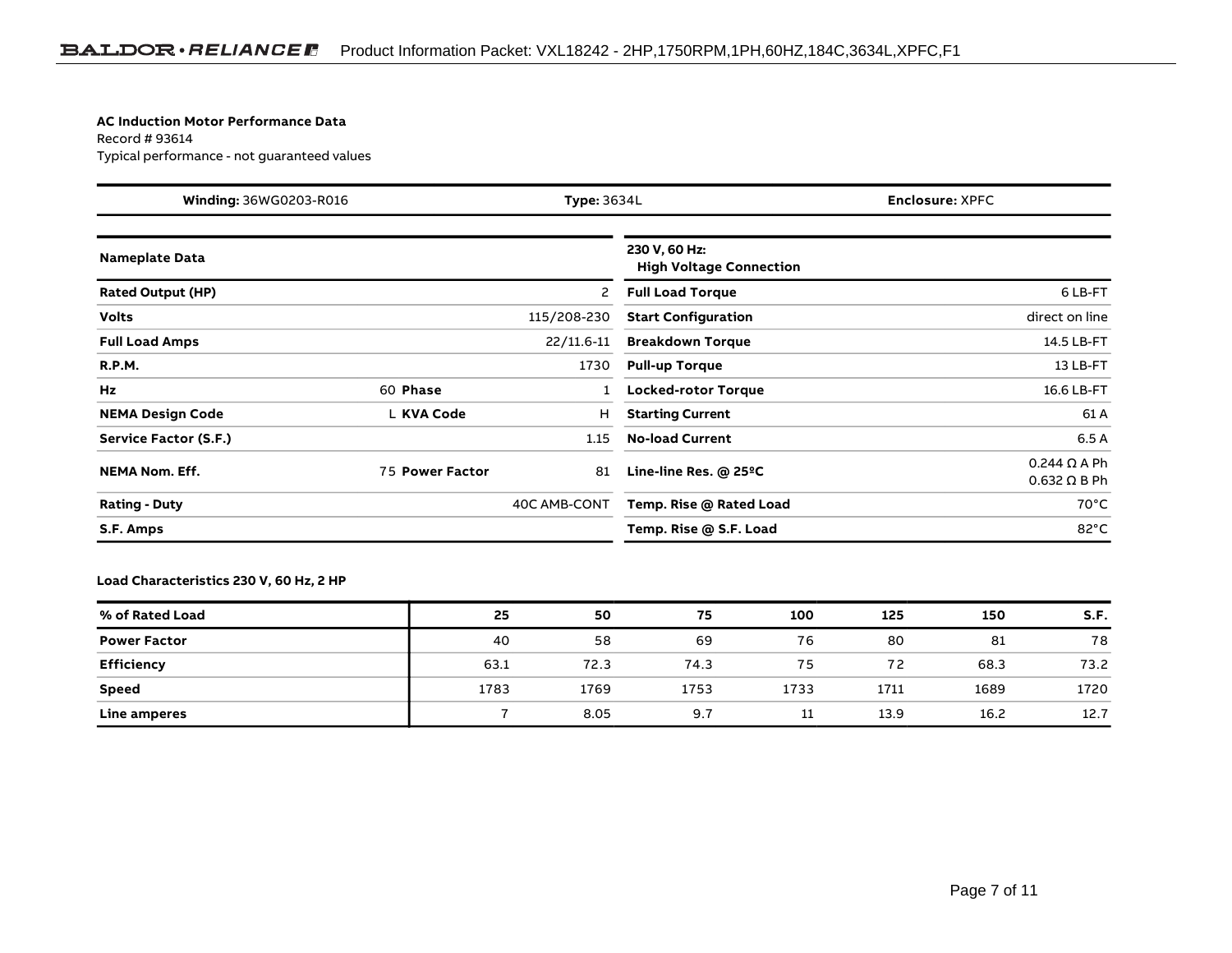

Performance Graph at 230V, 60Hz, 2.0HP Typical performance - Not guaranteed values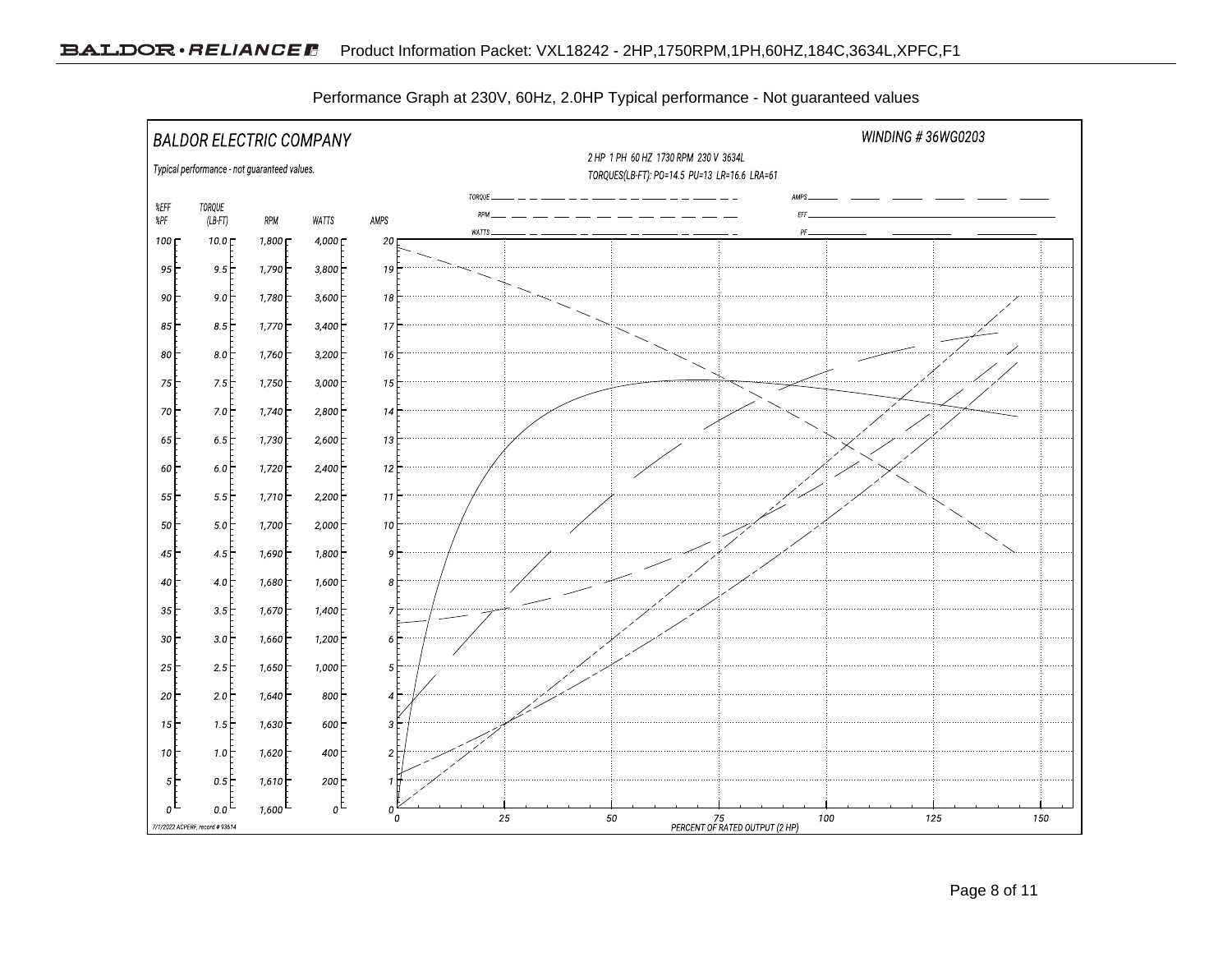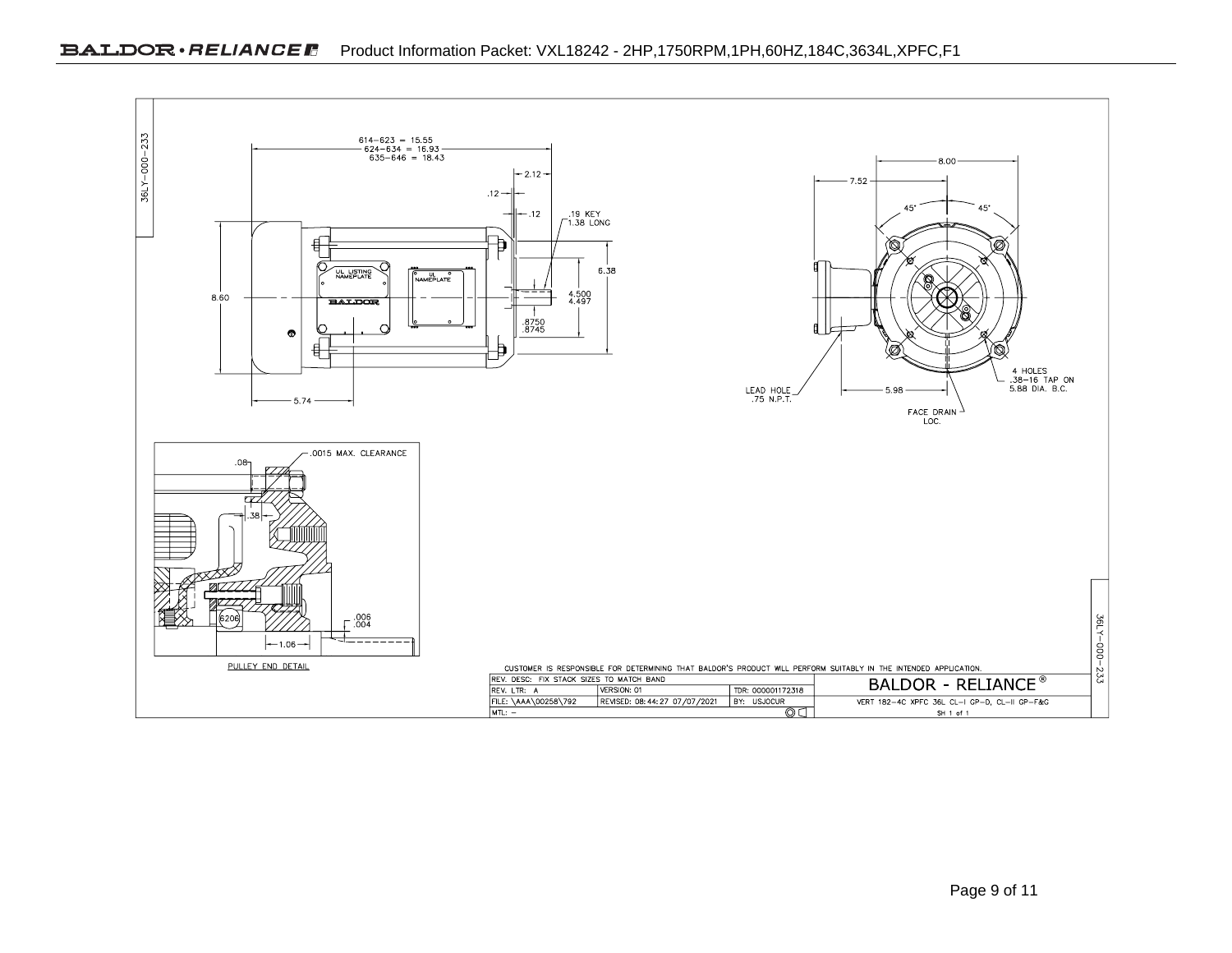